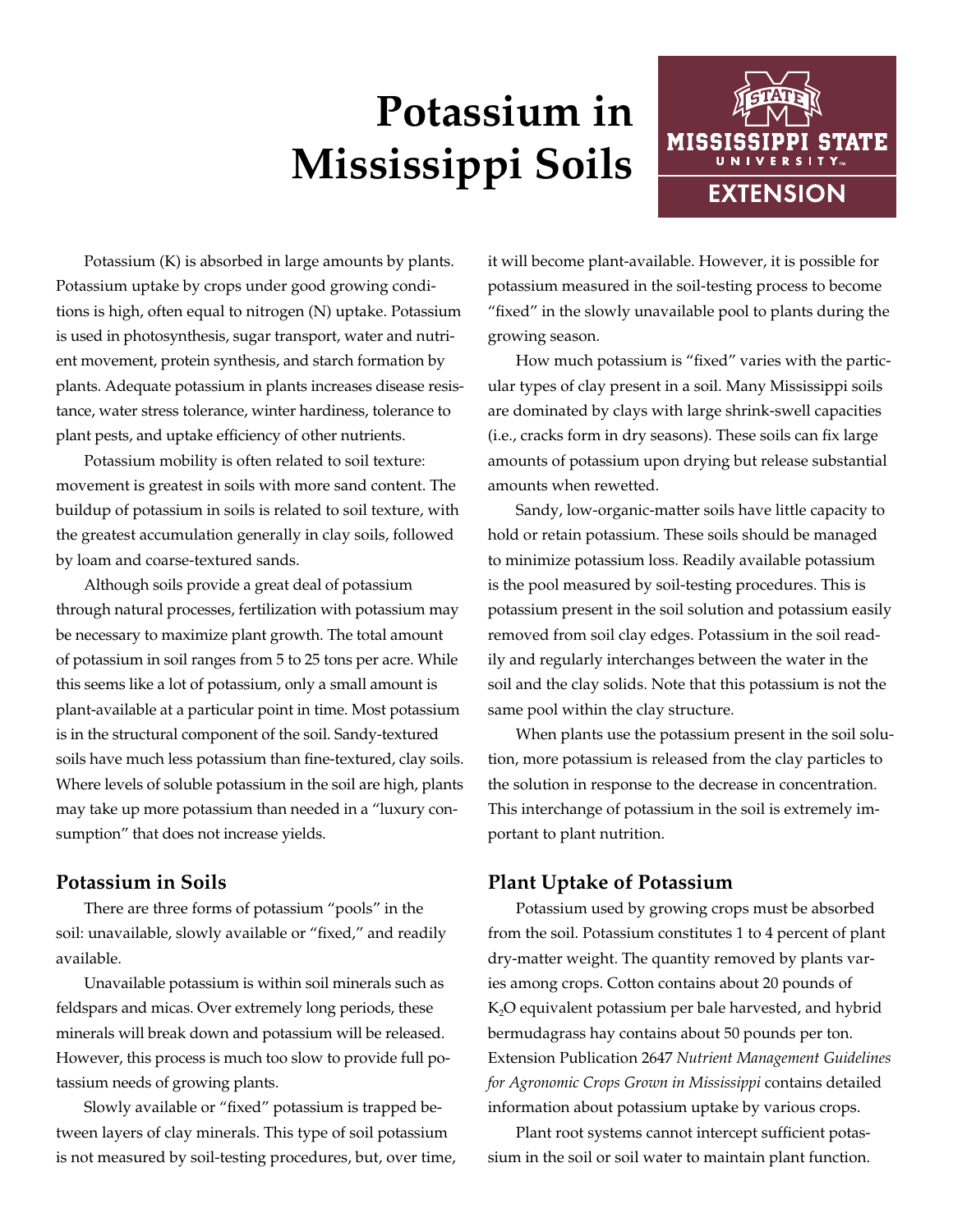About 90 percent of the potassium needed by plants must move to the root surfaces by diffusion, which is movement from an area of high concentration to one of low concentration within moisture films surrounding soil particles.

Factors affecting potassium diffusion include soil moisture conditions, soil aeration, and soil temperature. Higher soil moisture usually increases potassium movement in the soil. However, when soils are saturated with water, the resulting decrease in root function will decrease potassium uptake. Soil temperature affects all plant functions. Potassium uptake is optimum at temperatures of 60 to 80°F, but uptake is reduced at lower temperatures.

#### **Managing Soil Potassium**

Soil-fertility management should follow the four Rs: using the **right fertilizer** at the **right rate** at the **right time**  and at the **right place**. Determining the **right rate** begins with a sound soil-testing program. Information on soil testing in Mississippi is available for farmers and homeowners. The common potassium soil-test procedures use a chemical procedure that results in assessing the potassium in soil solution and the potassium on soil solids that exchanges with it. The Mississippi State University Extension Service Soil Testing Laboratory uses an extraction solution and procedure developed for the diverse soils of the state.

Research develops the relationship between potassium soil-test levels and potassium fertilizer requirements. Plant potassium uptake and yield are related to measured quantities of potassium in the soil. These results are integrated into "soil-test K indices"; these are commonly seen on soil-test reports as very high, high, medium, low, or very low. Each category reflects the probability of plant response to potassium application. Crops grown on soils testing with a very high potassium index normally will not respond to potash fertilizer application, but crops on very-low-potassium soils should usually respond.

The potassium indices used by the MSU Extension Soil Testing Laboratory are listed in **Tables 1, 2, and 3**. These indices are categorized by crop and by cation exchange capacity (CEC). The CEC of a soil is a measure of its ability to store the positively charged nutrients that are determined during the soil-testing procedure.

#### **Potassium Fertilization**

If the soil-test recommendations associated with that sample's index call for potassium fertilizer to optimize crop production or plant growth, several materials are available. Determining the **right fertilizer** is relatively simple for potassium. Most commercial potassium fertilizer used in the state is potassium chloride, or muriate of potash. Potassium chloride may be pink, red, or white. The color difference is due to iron content of the materials; there is no difference in the amount of plant-available potassium in the material. Potassium-magnesium sulfate is a good potassium source if magnesium is also needed for the crop.

The MSU Extension Service does not recommend potassium fertilization for soils that have high or very high indices, except for cotton in the high index. In these cases, the **right rate** is zero. In most crop-production systems, the **right time** to apply potassium is at or before planting. While potassium may be fall-applied for row-crop production in Mississippi on soils with low loss potential (CEC > 8), potassium is vulnerable to overwinter loss on sandy, low CEC soils.

The **right place** to apply potassium is where it will be useful to the growing plants, which can be a site-specific decision. Detailed information on commercial fertilizer recommendations, options, and management is available for field crops. See Extension [Publication 2647](http://extension.msstate.edu/publications/publications/nutrient-management-guidelines-for-agronomic-crops-grown-mississippi) *Nutrient [Management Guidelines for Agronomic Crops Grown in](http://extension.msstate.edu/publications/publications/nutrient-management-guidelines-for-agronomic-crops-grown-mississippi)  [Mississippi](http://extension.msstate.edu/publications/publications/nutrient-management-guidelines-for-agronomic-crops-grown-mississippi)* and Publication 2500 *[Inorganic Fertilizers for Crop](http://extension.msstate.edu/publications/publications/inorganic-fertilizers-for-crop-production)  [Production](http://extension.msstate.edu/publications/publications/inorganic-fertilizers-for-crop-production)*.

#### **Potassium Deficiency Symptoms**

Plants lacking potassium will have shortened internodes, weak stalks, excessive lodging, and more leaf and stalk disease; they also will be a lighter green when viewed from a distance. Severe deficiency will cause leaf drying along the outer margins. Because potassium is mobile in plants, symptoms begin at the tips of lower leaves and move up the plant as the deficiency persists.

Inner portions of the leaves may have a striped appearance. This often can be confused with deficiency symptoms for sulfur, magnesium, and zinc. Potassium deficiency has been an issue in cotton production during times of high "demand" growth. Guidance is available elsewhere for this situation.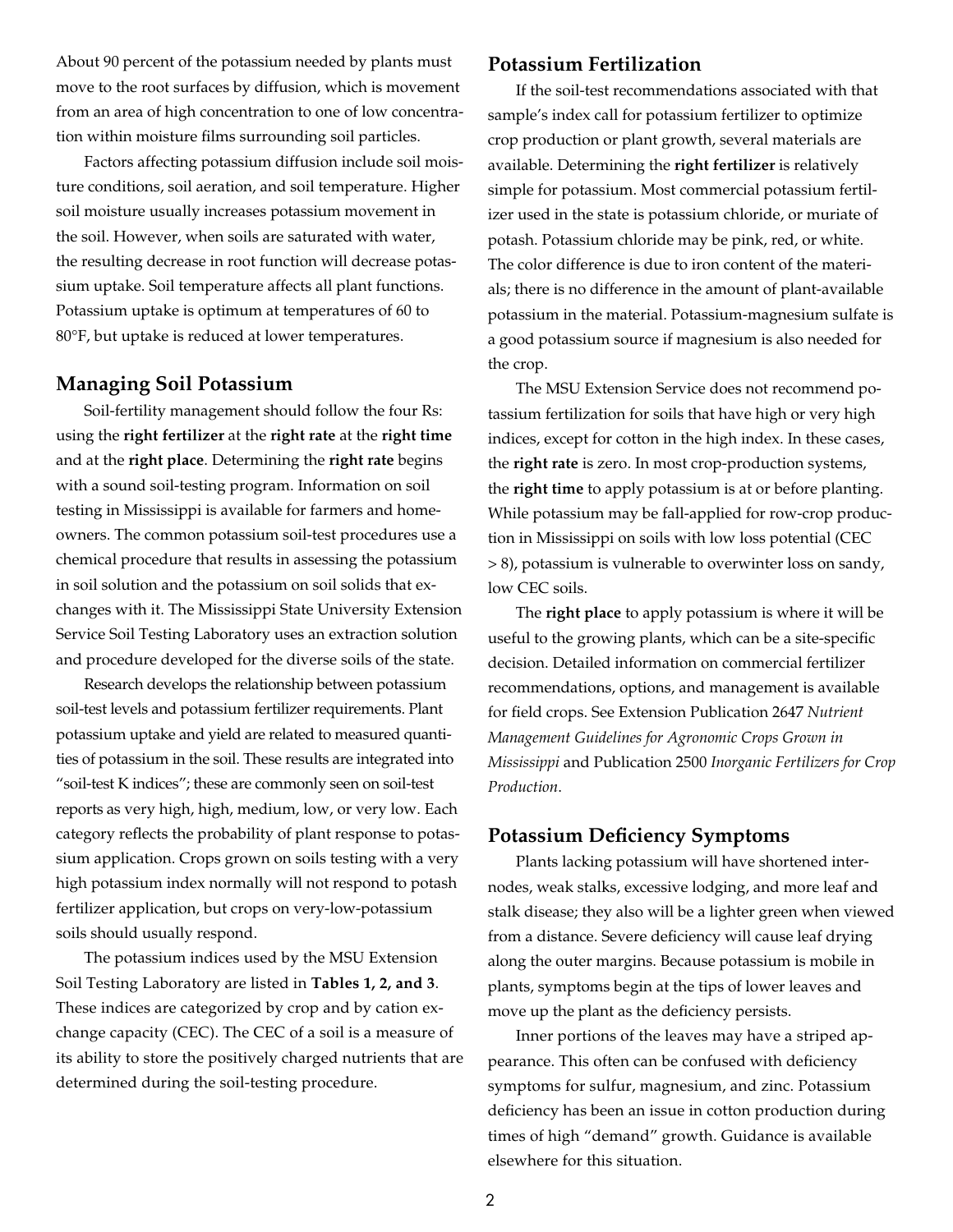| Index           | CEC < 7     | <b>CEC 7-14</b> | CEC 14-25   | CEC > 25   |  |
|-----------------|-------------|-----------------|-------------|------------|--|
| <b>Very Low</b> | $0 - 40$    | $0 - 50$        | $0 - 60$    | $0 - 70$   |  |
| Low             | $41 - 80$   | $51 - 110$      | $61 - 130$  | $71 - 150$ |  |
| Medium          | $81 - 120$  | $111 - 160$     | $131 - 180$ | 151-200    |  |
| High            | $121 - 210$ | 161-280         | 181-315     | 201-350    |  |
| Very High       | > 210       | > 280           | > 315       | > 350      |  |

**Table 1. Soil-test potassium levels (pounds K per acre) and indices using the Mississippi soil-test extractant for perennial winter grass pasture (fescue or orchard grass); small grains for pasture; peanuts; perennial summer grass pasture (bahia, dallis, or Bermuda); rice; or annual legumes with ryegrass.**

**Table 2. Soil-test potassium levels (pounds K per acre) and indices using the Mississippi soil-test extractant for dryland corn for grain, oats, wheat, barley, summer pastures (bahia, dallis, or Bermuda) with annual legumes (white clover, red clover, lespedeza, arrowleaf clover, ball clover, or subterrean clover); temporary summer grass pastures (millet, sorghum, sudangrass, sorghum-sudangrass hybrids, or johnsongrass); forage legumes; perennial winter grass pasture with clover (white clover, red clover, subterranean clover with fescue or orchardgrass); pasture grass with annual legumes (crimson clover, annual lespedeza, arrowleaf clover, ball clover, or subterrean clover with Bermuda, dallis, or bahiagrass); Johnsongrass hay; mixed grass hay; annual or sericea lespedeza hay; or sunflowers.**

| Index            | CEC < 7    | <b>CEC 7-14</b> | CEC 14-25  | CEC > 25 |
|------------------|------------|-----------------|------------|----------|
| <b>Very Low</b>  | $0 - 50$   | $0 - 60$        | $0 - 70$   | $0 - 80$ |
| Low              | $51 - 110$ | $61 - 140$      | $71 - 160$ | 81-180   |
| Medium           | 111–160    | 141-190         | 161-210    | 181-240  |
| High             | 161-280    | 191-335         | 211-370    | 241-420  |
| <b>Very High</b> | > 280      | > 335           | > 370      | > 420    |

**Table 3. Soil test potassium levels (pounds K per acre) and indices using the Mississippi soil-test extractant for alfalfa; cotton; corn or sorghum for silage; soybeans; sweet potatoes; irrigated corn; or hybrid Bermudagrass hay.**

| Index            | CEC < 7   | <b>CEC 7-14</b> | CEC 14-25   | CEC > 25  |
|------------------|-----------|-----------------|-------------|-----------|
| <b>Very Low</b>  | $0 - 70$  | $0 - 80$        | $0 - 120$   | $0 - 150$ |
| Low              | $7 - 150$ | 91-190          | $121 - 240$ | 151-260   |
| Medium           | 151–200   | 191-240         | 241-290     | 261-320   |
| High             | 201-350   | 241-420         | 291-510     | 321-560   |
| <b>Very High</b> | > 350     | >420            | > 510       | > 560     |